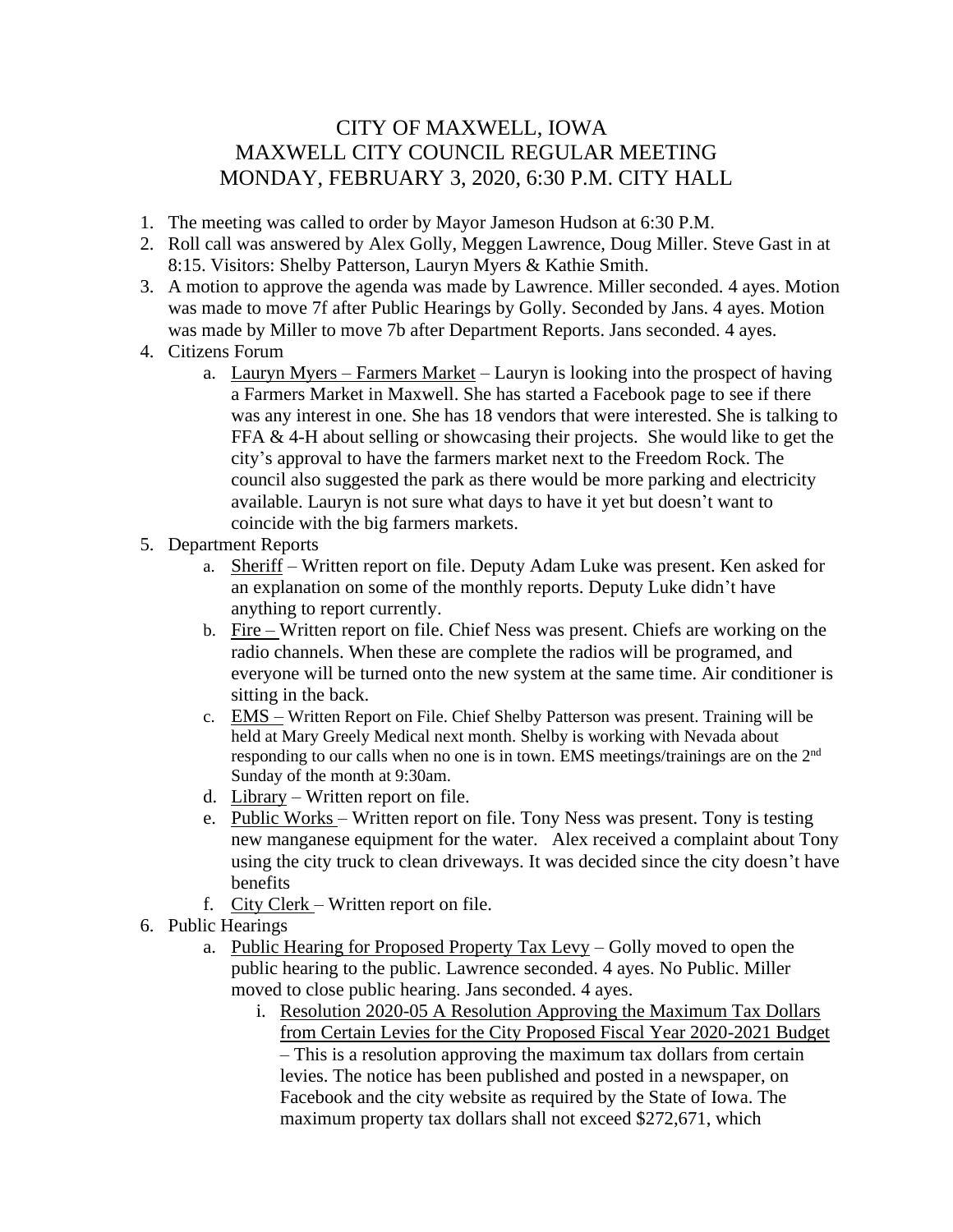represents an increase of greater than 102% from the maximum tax dollars requested for FY20. Golly moved to accept Resolution 2020-05 A Resolution Approving the Maximum Tax Dollars from Certain Levies for the City Proposed Fiscal Year 2020-2021 Budget. 4 ayes- Golly, Lawrence, Miller, & Jans. Absent – Gast.

- b. Public Hearing for City Budget Amendment  $FY2020 -$  Amendment  $#2 -$ Golly moved to open the public hearing to the public. Jans seconded. 4 ayes. No Public. Miller moved to close public hearing. Lawrence seconded. 4 ayes.
	- i. Resolution 2020-06 A Resolution Amending the Current Budget for the Fiscal Year Ending June 30, 2020 – This budget amendment was to add expenses for the Fire and EMS radios, extra building permits, and wastewater improvement project. Jans moved to approve Resolution 2020- 06 A Resolution Amending the Current Budget for the Fiscal Year Ending June 30, 2020. Golly seconded. 4 ayes.
- 7. Business
	- a. Discussion and Action on Requests from Recreation Club  $-1$ ) The Recreation Club is buying signs to thank the donors. They asked if they could put them up on the fences of the softball and baseball fields. 2) They would like the city to put lime on the fields. They are becoming bare. The city will get some quotes for lime. 3) They would also like the city to replace the back stop at the softball field at the main city park. It is getting dangerous because of the wires sticking out. Tony will get some quotes to replace the back stop. 4) The Club would also like to know who has the keys to the shed at the park as they would like to store some equipment in it. Tony and Susie Livesay have the keys. Tony store some items in it and Susie has the dog park equipment in there. Golly moved to approve the signs and the use of the shed. The limestone and backstops
	- b. Discussion and Action on the Program Home Town Takeover. Katie Smith was present to talk about a program from HGTV to do a makeover of Main Street and possibly other houses in town. Lawrence moved to have Kathie Smith submit the application along with a video and pictures. Kathie is also putting a grant through Prairie Meadows for remodeling City Hall.
	- c. Discussion on Responsibility of Repairing Parking Areas After discussing ordinances, the council decided that it is the property owner's responsibility to maintain the parking between the street/curb and sidewalk.
	- d. Discussion and Action on Replacing City Hall Copier/Printer Two bids were received. They were from Marco and Access. Golly moved to contract the printer/copier from Access Systems. Lawrence seconded. 4 ayes.
	- e. Discussion on ROW Acquisition for WWTP Project Wes talked about the need to have in place the process for eminent domain in case the talks for an easement fail. All attempts to reach an agreement will be used. The council has requested that the clerk proceed with the engagement letter from Ahlers & Cooney to see what the cost of the procedure would be.
	- f. Action on Insurance Adjustment of 2011 Chevy Silverado The insurance company totaled the 2011 Chevy after it was hit by a dump truck. They offered \$16,815 if they take the truck or \$11635 if we kept the truck. Tony's recommendation was to keep the truck and use the money to replace 2000 Ford with a pickup with a dump box. The Chevy could then be used for the sander and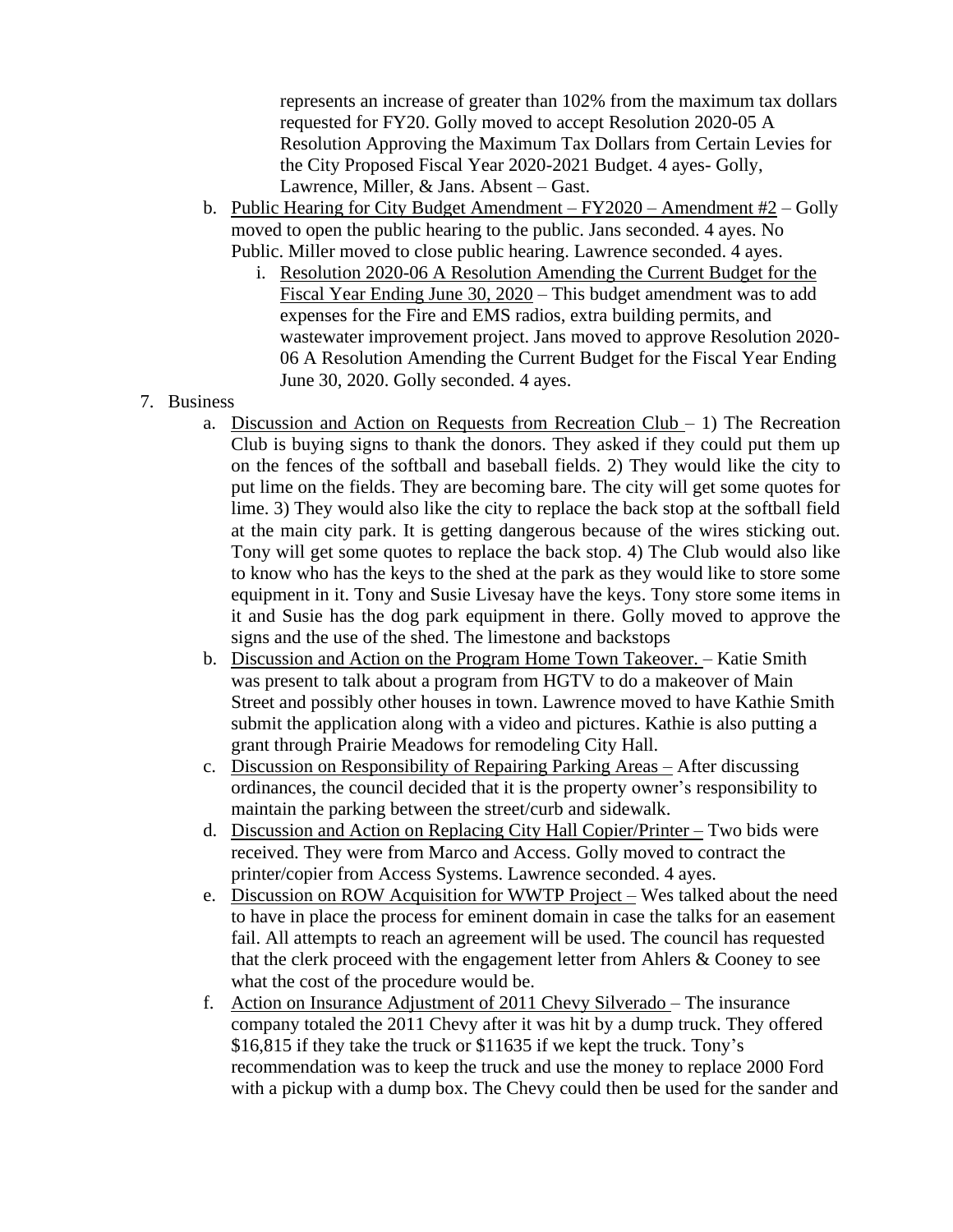mosquito sprayer. Golly moved to keep the 2011 Chevy Silverado. Lawrence seconded. 4 ayes.

- g. Budget Planning Fiscal Year 2020/2021- Expenses were discussed. All areas have been covered. Council is waiting for some clarification of Library's expenses, but everything is decided. Now need to balance and fine tune the budget. Steve and Doug will meet with financial advisor and engineer on some of the issues with the water and sewer budgets
- 8. Council and Mayor Reports
	- a. Doug Miller 1) Doug investigated spending local option on sewer program but had concerns since we use it to also supplement fire, ems, parks and library. 2) Doug wanted to know where we were in the process of getting TIF for the Dollar General Store area. Ahlers & Cooney is looking into it.
	- b. Ken Jans Ken received a request from a resident about getting a handicap ramp in front of the Post Office like the one in front of the MACC. Council requested that the engineer investigate costs for a ramp. It could be added to the capital improvement lists.

## 9. Consent Agenda

CLAIMS REPORT

- **1)** Gast moved to accept the January 6, 2020 minutes. Lawrence seconded. 5 ayes.
- **2)** Gast moved to accept the January 13, 2020 minutes. Miller seconded. 4 ayes, 1 abstain-Jans.
- **3)** Gast moved to accept the January 27, 2020 minutes. Miller seconded. 4 ayes, 1 abstain - Golly
- **4)** Miller moved to accept current bills. Golly seconded. 5 ayes,
- **5)** Bills presented were as follows:

| <b>CLAIND INLEVINI</b>               |                                   |                |
|--------------------------------------|-----------------------------------|----------------|
| <b>VENDOR</b>                        | <b>REFERENCE</b>                  | <b>AMOUNT</b>  |
| AFLAC                                | <b>AFLAC CANCER</b>               | \$<br>378.72   |
| AHLERS & COONEY P.C.                 | <b>General Urban Renewal</b>      | \$<br>434.00   |
| <b>ALLIANT ENERGY</b>                | <b>MONTHLY UTILITY BILL</b>       | \$<br>5,285.46 |
| <b>BANLEACO</b>                      | COPIER/PRINTER/OVERAGES           | \$<br>203.20   |
| <b>BIG 8 TYRE CENTER</b>             | TIRE FOR BACKHOE                  | \$<br>423.94   |
| <b>CARL MARSHALL</b>                 | <b>SCOTT SCBA EQUIPMENT</b>       | \$<br>171.00   |
| <b>CASEY'S BUSINESS MASTERCARD</b>   | <b>MONTHLY GAS &amp; DIESEL</b>   | \$<br>540.46   |
| CENTRAL IOWA SHORTLINE LLC           | #8046-BOLTS, NUTS, WASHERS        | \$<br>9.31     |
| CENTRAL IOWA SHORTLINE LLC           | HYDRAULIC HOSE, STEEL, OIL, BOLTS | \$<br>899.22   |
| CHEM-SULT, INC                       | SODIUMHYPOCHLORITE & PHOSPATE     | \$<br>633.53   |
| <b>CHITTY GARBAGE SERVICE</b>        | <b>MONTHLY GARBAGE</b>            | \$<br>4,187.25 |
| <b>CONSUMERS ENERGY</b>              | <b>RCH ELECTRIC</b>               | \$<br>52.00    |
| CONTINENTAL RESEARCH CORP            | DOUBLE 6 & BIG GUN SPRAYER        | \$<br>533.58   |
| <b>DB IOWA HOLDINGS</b>              | PUBLISHING-PH, ORDINANCE, MINUTE  | \$<br>648.81   |
| <b>INDEPENDANT PUBLIC ADVISORS</b>   | 4TH QTR 2019 & 1ST QTR 2020       | \$<br>4,000.00 |
| IOWA CODIFICATION, INC               | FINAL PAYMENTCODE UPDATE PJCT     | \$<br>1,925.00 |
| <b>IOWA ONE CALL</b>                 | <b>LOCATES</b>                    | \$<br>19.00    |
| <b>IOWA REGIONAL UTILITIES ASSOC</b> | <b>RCH WATER</b>                  | \$<br>385.26   |
| <b>IPERS</b>                         | <b>IPERS</b>                      | \$<br>2,429.20 |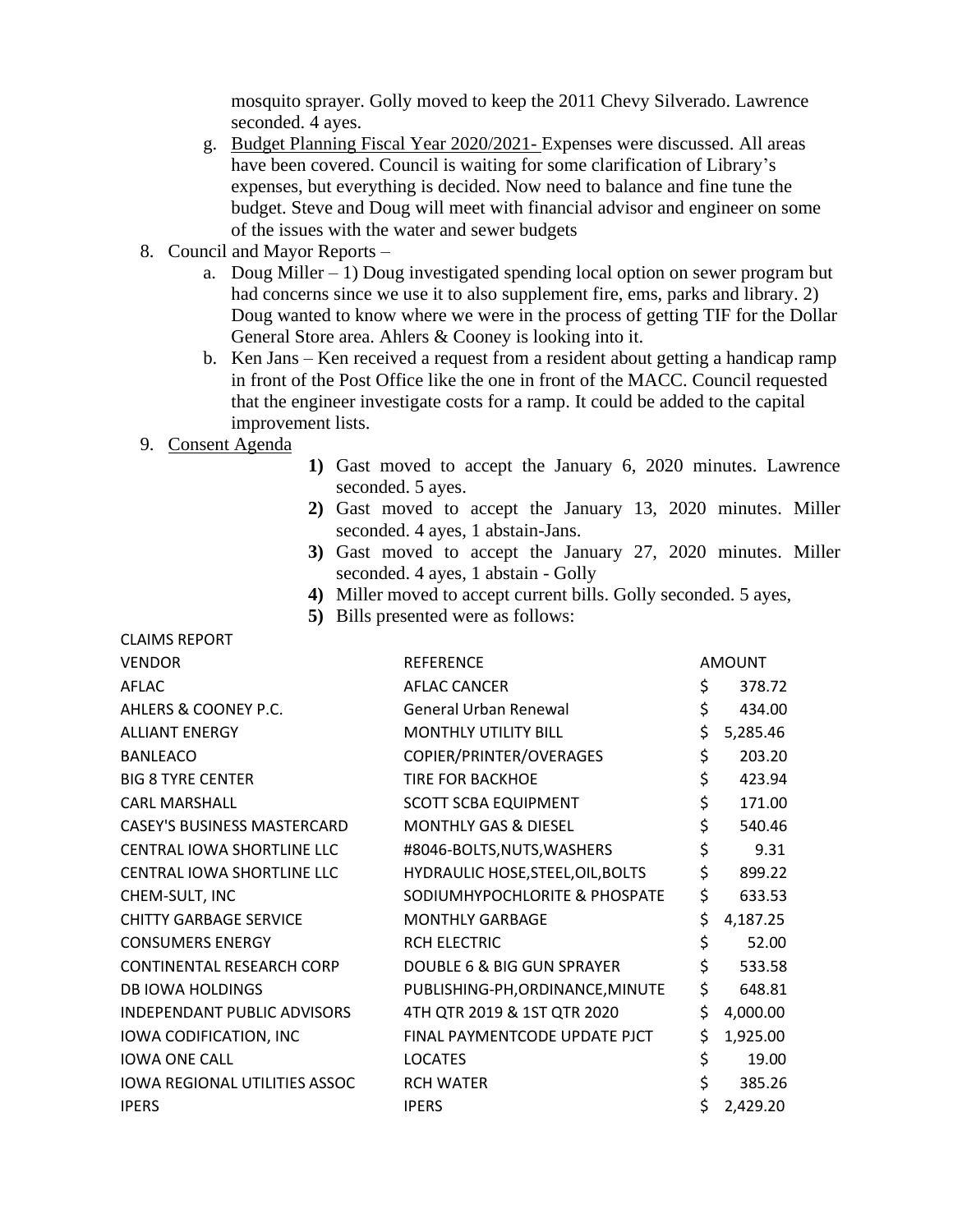| <b>KEYSTONE LABORATORIES INC</b> | #1D00173-BOD,NITROGEN,CBOD,BAC        | \$  | 96.00       |
|----------------------------------|---------------------------------------|-----|-------------|
| <b>KEYSTONE LABORATORIES INC</b> | #1D00578-SOLIDS, BOD, NITROGEN        | \$  | 247.20      |
| MAXWELL STATE BANK               | FED/FICA TAX                          | \$  | 3,890.03    |
| <b>METERING &amp; TECHNOLOGY</b> |                                       |     |             |
| SOLUTION                         | <b>6 ORION CDMA CELLULAR ENDPOINT</b> | \$  | 790.80      |
| MIDWEST LIVING                   | LIBRARY MAGAZINE SUBSCRIPTION         | \$  | 12.84       |
| OFFICE OF AUDITOR OF STATE       | PERIODIC EXAMINATION FEE              | \$  | 1,200.00    |
| POLK COUNTY FIRE CHIEF ASSOC     | <b>2020 DUES</b>                      | \$  | 25.00       |
| SAFE BUILDING COMPLIANCE & TEC   | #3032-121 5TH-ELECTRIC PERMIT         | \$  | 150.00      |
| <b>SNYDER &amp; ASSOCIATES</b>   | <b>WWTP IMPROVEMENTS</b>              | \$  | 31,190.00   |
| <b>STAPLES CREDIT PLAN</b>       | CALENDARS, ENVELOPES, PAPER, ADVL     | \$  | 277.31      |
| STORY COUNTY FIREFIGHTERS ASSC   | <b>2020 SC FIREFIGHTERS ASSOC</b>     | \$  | 25.00       |
| <b>STORY COUNTY TREASURER</b>    | 3RD QTR LAW ENFORCMENT FY19/20        |     | \$13,974.80 |
| SWANK MOVIE LICENSING USA        | <b>COPYRIGHT COMPLIANCE SITE LICN</b> | \$  | 175.00      |
| SYNCB/AMAZON                     | DVDS, MOVIES                          | \$  | 604.58      |
| SYNCB/AMAZON                     | <b>BOOKS, DVDS</b>                    | \$  | 741.37      |
| U.S. BANK                        | CELL PHONE CASE                       | \$  | 23.52       |
| US CELLULAR                      | <b>MONTHLY CELL PHONE</b>             | \$  | 203.27      |
| <b>USABlueBook</b>               | #102193-AMMONIA SALICYLATE            | \$  | 435.48      |
| WINDSTREAM                       | 091143516-TELEPHONE & INTENET         | \$  | 569.74      |
| <b>Accounts Payable Total</b>    |                                       | \$  | 77,790.88   |
| Total Paid On: 1/15/20           |                                       | \$. | 4,284.49    |
| Total Paid On: 1/29/20           |                                       | \$. | 4,684.69    |
| <b>Total Payroll Paid</b>        |                                       | \$  | 8,969.18    |
| ***** REPORT TOTAL *****         |                                       |     | \$86,760.06 |
|                                  |                                       |     |             |
| <b>Expenses By Fund</b>          | Jan 6, 2020-Jan 31, 2020              |     |             |
| <b>GENERAL</b>                   |                                       |     | \$40,840.45 |
| <b>ROAD USE TAX</b>              |                                       | \$  | 984.49      |
| <b>WATER</b>                     |                                       | \$  | 7,346.47    |
| <b>SEWER</b>                     |                                       | \$. | 6,398.65    |
| <b>WWTP FACILITY</b>             |                                       |     | \$31,190.00 |
| <b>TOTAL FUNDS</b>               |                                       |     | \$86,760.06 |
| Revenue by Fund                  | Jan-20                                |     |             |
| 001 General                      |                                       |     | \$18,380.42 |
| 016 Washington Township          |                                       |     | \$29,177.44 |
| 110 Road Use Tax                 |                                       |     | \$12,508.44 |
| 112 Employee Benefits            |                                       |     | \$100.35    |
| 119 Emergency Fund               |                                       |     | \$10.29     |
| 121 Local Option                 |                                       |     | \$10,095.52 |
| 600 Water                        |                                       |     | \$12,561.89 |
|                                  |                                       |     |             |